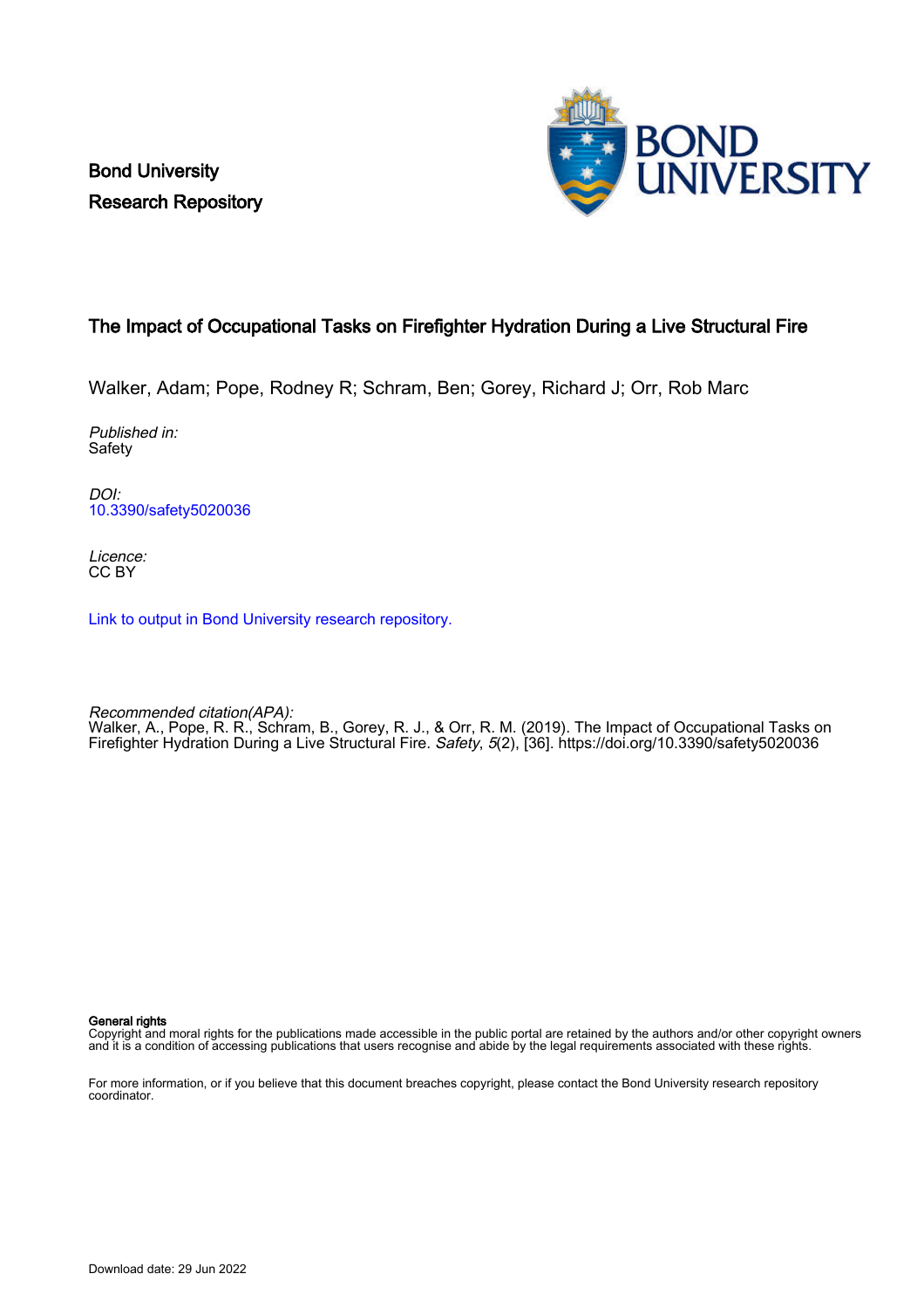



# **The Impact of Occupational Tasks on Firefighter Hydration During a Live Structural Fire**

**Adam Walker <sup>1</sup> , Rodney Pope 2,3 [,](https://orcid.org/0000-0002-1320-5801) Ben Schram 1,2 [,](https://orcid.org/0000-0002-1865-0488) Richard Gorey <sup>2</sup> and Robin Orr 1,2,[\\*](https://orcid.org/0000-0001-8297-8288)**

- <sup>1</sup> Faculty of Health Sciences and Medicine, Bond University, Gold Coast 4226, Australia; awalker@student.bond.edu.au (A.W.); bschram@bond.edu.au (B.S.)
- <sup>2</sup> Tactical Research Unit, Bond University, Gold Coast 4226, Australia; rpope@csu.edu.au (R.P.); richard.gorey@student.bond.edu.au (R.G.)
- <sup>3</sup> School of Community Health, Charles Sturt University, Albury 2640, Australia
- **\*** Correspondence: rorr@bond.edu.au; Tel.: +0468-646-027

Received: 12 April 2019; Accepted: 4 June 2019; Published: 7 June 2019



**Abstract:** Structural firefighting is a highly stressful occupation with firefighters performing intense bouts of physical activity in environmental extremes while wearing impermeable, heavy and restrictive personal protective equipment. The aim of this study was to investigate the impact of performing occupational tasks during an active structural fire on firefighters' hydration status. Nine fully qualified firefighters (mean  $\pm$  SD age = 39.22  $\pm$  7.89 years) completed a 15 min 'live' fire scenario while performing occupational tasks. Urine Specific Gravity (USG), body weight and tympanic membrane temperature were measured pre-scenario and at 0 and 20 min post-scenario. There was a significant decrease in body weight (0 min and 20 min *p* < 0.0005) and increase in tympanic membrane temperature (0 min and 20 min  $p < 0.0005$ ) following the fire scenario. There was no significant change in USG post-scenario. Short duration firefighting operations can cause significant fluid loss, as measured by change in body weight but not necessarily USG.

**Keywords:** firefighters; structural fires; occupational health; hydration; fire suppression

# **1. Introduction**

Firefighting is a highly stressful occupation with firefighters exposed to a multitude of physical and environmental stresses during their normal duties [\[1\]](#page-8-0). Structural fires require firefighters to perform intense bouts of physical activity in environmental extremes, such as high heat and dense smoke, while wearing impermeable, heavy and restrictive personal protective equipment (PPE) [\[2–](#page-8-1)[5\]](#page-8-2). The physically demanding nature of firefighting combined with the substantially reduced water permeability, evaporative heat capacity and increased energy demands of wearing PPE can result in a reduced cooling capacity and likely dehydration due to high sweat rates [\[6](#page-8-3)[–9\]](#page-8-4).

Without adequate fluid intake firefighters may experience the adverse effects of dehydration [\[2](#page-8-1)[,10\]](#page-8-5). Effects include decreased core body temperature control [\[5\]](#page-8-2), decreased heat tolerance time [\[11\]](#page-8-6), decreased cardiac output with higher heart rates [\[12\]](#page-8-7), and reductions in aerobic power [\[13\]](#page-8-8) and muscle endurance [\[2\]](#page-8-1). Psychological effects include increased subjective perception of exertion and reduced attention, vigilance and short-term memory [\[2\]](#page-8-1). These may lead to detrimental effects on firefighter health, safety and performance.

Evidence investigating firefighter hydration during structural fire suppression is both limited and conflicting. Angerer et al. [\[14\]](#page-8-9), Holsworth et al. [\[3\]](#page-8-10), Carlton et al. [\[15\]](#page-8-11) and Smith et al. [\[5\]](#page-8-2) all investigated firefighter hydration following structural fire suppression without fluid intake and found significant reductions in body weight ( $p < 0.001$ ) [\[14\]](#page-8-9) and haematocrit ( $p < 0.001$ ) [\[3,](#page-8-10)[5\]](#page-8-2), indicating dehydration. Horn et al. (2012), on the other hand, allowed fluid intake during a fire suppression task

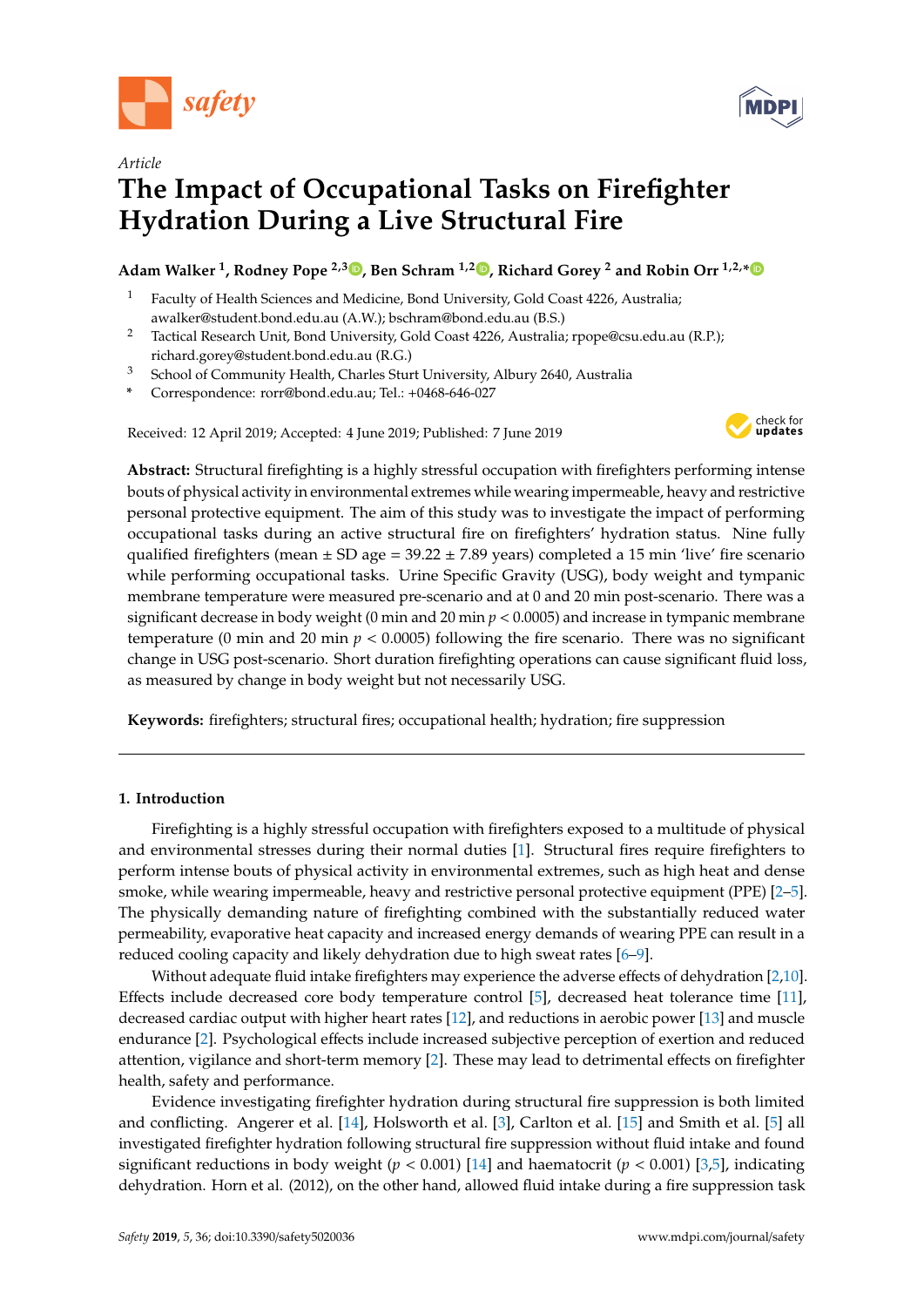and found mixed results, with body weight (*p* < 0.001) and salivary osmolality (*p* < 0.001) indicating dehydration, while urine specific gravity (USG), urine osmolality and urine colour (*p* > 0.05) indicated that hydration was maintained. Eglin et al. (2004) also allowed fluid intake but still observed a significant reduction in body weight, indicating mild hypo-hydration, while USG ( $p > 0.05$ ) indicated hydration was maintained. Based on the current evidence it is unclear whether ad libitum drinking is sufficient to maintain hydration. However, it does appear that dehydration can occur rapidly due to the intensity of tasks and lack of time or ready access to fluids.

The objective of this study was to investigate the impact of performing occupational tasks during an active structural fire on firefighter's hydration status. In doing so the present study will provide evidence for the development and refinement of firefighter hydration protocols and health and safety guidelines to minimise adverse health effects and improve work performance.

## **2. Materials and Methods**

This prospective observational cohort study involving repeated measures recruited nine firefighters (seven male and two female) from a state Fire and Emergency Service to participate in a 'live' structural firefighting scenario. Data was collected at a live fire training facility in Australia. All firefighters met the dedicated inclusion criteria; (1) fully qualified, (2) fit for normal duty, (3) cleared for participation by their supervisor, and (4) consented to participation. There were no exclusion criteria.

Firefighter characteristics of age, gender, experience and weight were recorded (Table [1\)](#page-2-0). All personnel wore standard authorised PPE, Australian Defence Apparel Firefighter Garments Structural Uniforms (mean weight  $21.39 \pm 0.68$  kg) and a Scott Advanced Carrying System Single Cylinder (6.8 L) Self Contained Breathing Apparatus (SCBA) (Scott Safety, Sydney, Australia), weighing 9.6 kg full and 8.6 kg empty, for the duration of the scenario.

**Table 1.** Descriptive characteristics of firefighter participants (n = 7).

<span id="page-2-0"></span>

| Range           |
|-----------------|
| 29–48           |
| $1 - 16$        |
| $62.40 - 126.6$ |
| $82.7 - 149.0$  |
|                 |

#### *2.1. Scenario*

Firefighters were randomly grouped into two teams of four and five firefighters respectively. Each firefighter was allocated a task (detailed below) and participated in pre-scenario USG, body weight, then tympanic membrane temperature testing (detailed below), before continuing to the scenario.

Two identical scenarios were set up on site, each with a team of participants and safety staff assigned to it. The scenario consisted of a burn 'load' within a designated structure, equivalent to a standard two seater couch fire, with two tasks typical of firefighting duties set up inside. These were: a low posture victim drag with an 80 kg dummy (7.5 min) and a hose drag (7.5 min), along a designated five metre area within the structure. The participants moved down and back in a crouched position at a slow, deliberate, pace.

Team one completed the scenario first. The scenario lasted for 15 min (limited by oxygen cylinder capacity), with firefighters swapping tasks on the command of a training instructor after 7.5 min. Following completion of the final task firefighters exited the structure and proceeded directly to tympanic membrane temperature testing followed by body weighing and USG specimen collection (discussed in detail below). After 20 min each firefighter completed the same test battery in the aforementioned order. Following a 30-min break to refuel the fire, ensure the structure reached a commensurate thermal profile, and complete post-scenario measures for team one, team two commenced the scenario and testing procedures.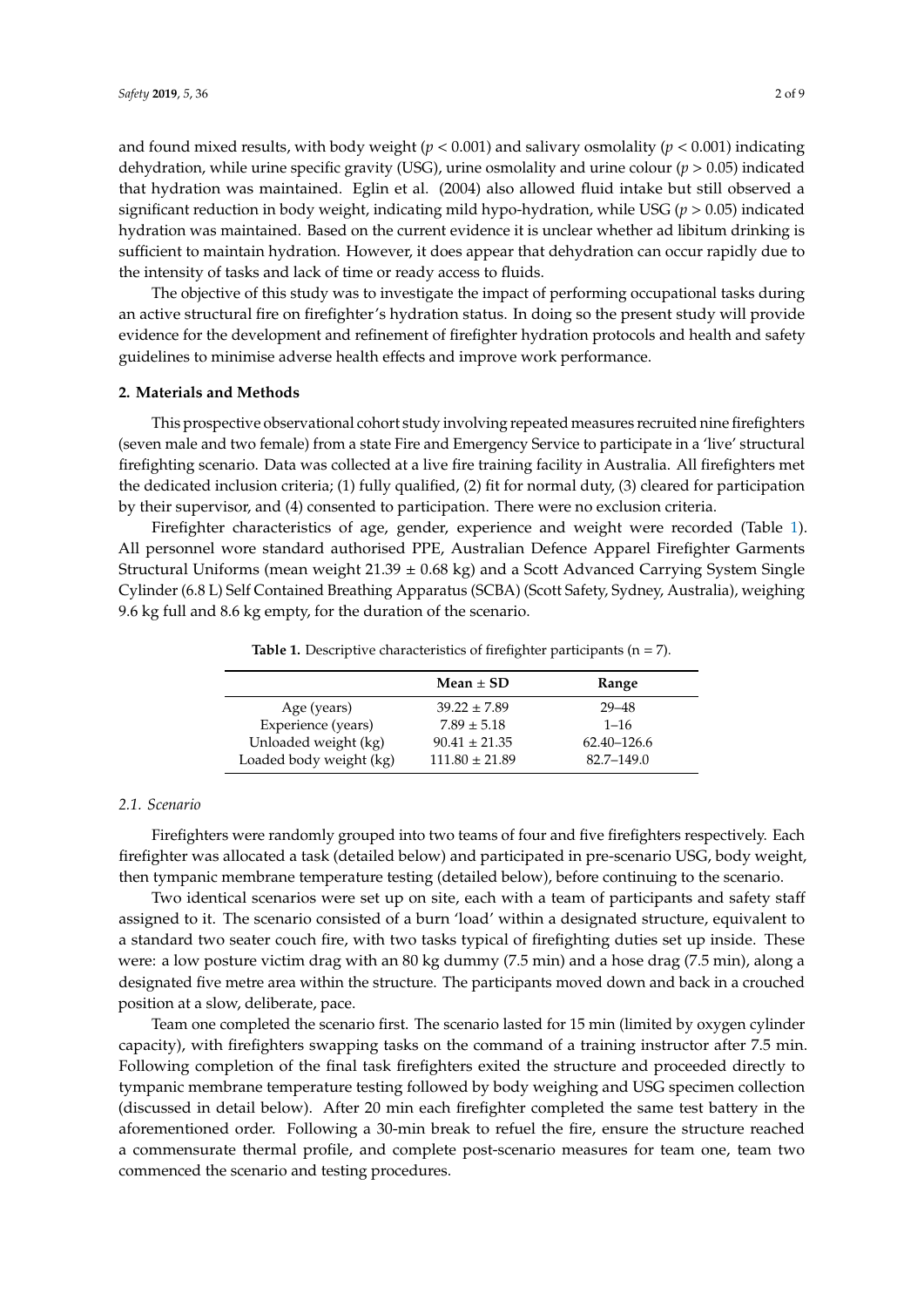Throughout the scenario two firefighting training instructors were positioned appropriately to ensure the adequate performance of tasks and safety of firefighters and research staff. These safety instructors did not collect any data. Ethics approval for this research was provided by Bond University Human Resources Ethics Committee (Protocol number RO1761).

#### *2.2. Testing Protocol*

All outcome measurements were recorded pre-scenario (PRE), immediately post scenario (0 min) and at 20 min post scenario (20 min). Each researcher performed the same measures at all time points of data collection to avoid potential inter-rater bias.

Following PRE testing, during the scenario and during the recovery period participants were not permitted to consume fluid or food unless directed to do so (e.g., for medical reasons) or choosing to withdraw from the study. During the recovery period participants remained in their PPE. This ensured standardisation of the protocol and aimed to replicate real life scenarios where firefighters would remain in PPE if the fire was still ongoing (rotated out for recovery) or there was a high potential for flare ups (re-ignition).

USG was selected as a measure as it is sensitive to changes in acute hydration status and is a valid marker of dynamic dehydration assessment [\[16](#page-8-12)[,17\]](#page-8-13). A urine sample (~20 mL) was provided in a medical collection cup prior to pre-scenario body weight measurement and following post-scenario body weight measurements at 0 and 20 min. USG was determined using refractometry with the Altago PAL-105 refractometer (Atago, Co.ltd., Osaka, Japan) with each measure conducted by one researcher and confirmed by a second researcher. Scores were compared against the National Athletic Trainers' Association [\[18\]](#page-8-14) refractometer score index to determine hydration status.

Acute changes in body weight have been shown to reflect changes in body water, providing a practical and reliable measure of hydration [\[17](#page-8-13)[,18\]](#page-8-14). Participants were weighed using Tanita BF-682W electronic scales (Tanita, Chicago, IL, USA) following provision of the urine sample pre-scenario and prior to the urine sample at 0 and 20 min post. Participants were weighed in station wear (unloaded), long pants and shirt, and after donning PPE (i.e., loaded) pre-scenario. Unloaded body weight was reweighed post scenario at 0 and 20 min and loaded body weight at 0 min. All measurements were recorded to the nearest 100 g. This unloaded measure was selected as it best represents the minimal amount of dress that would be worn when attending a fire without PPE and as such will have a higher translation to practice.

Tympanic membrane temperature has been used in the field to monitor body temperature of firefighters during recovery from intense fire operations [\[19\]](#page-8-15). Prior to body weight measurements, tympanic temperature was taken from under the flash hood of the left auditory canal by the same researcher on each occasion using a Liberty ET-100A thermometer (Liberty Health Products, Scoresby, Australia). Temperature was measured in degrees Celsius to the nearest 10th of a degree.

Temperatures and humidity within the designated 'burn' structure were measured via HMP77 Thermocouples (Vaisala Oyj, Vantaa, Finland). Environmental temperature and relative humidity outside the burn structure were taken from Bureau of Meteorology Brisbane Airport station observations [\[20\]](#page-8-16).

#### *2.3. Statistics*

Changes in hydration were determined for each time-point following baseline (pre-fire) measurements, using the dependent variables of USG and body weight. Descriptive statistics were generated and described as mean ± standard deviation (SD). To investigate changes in outcome measures and determine their statistical significance between the pre-and two post-measures and following confirmation the data met underlying assumptions of the analysis, a repeated measures analysis of variance (ANOVA) was performed. If the repeated measures ANOVA revealed significant differences existed, a post hoc Bonferroni analysis was conducted to determine the time points between which the significant differences lay. Data were analysed using the Statistical Package for the Social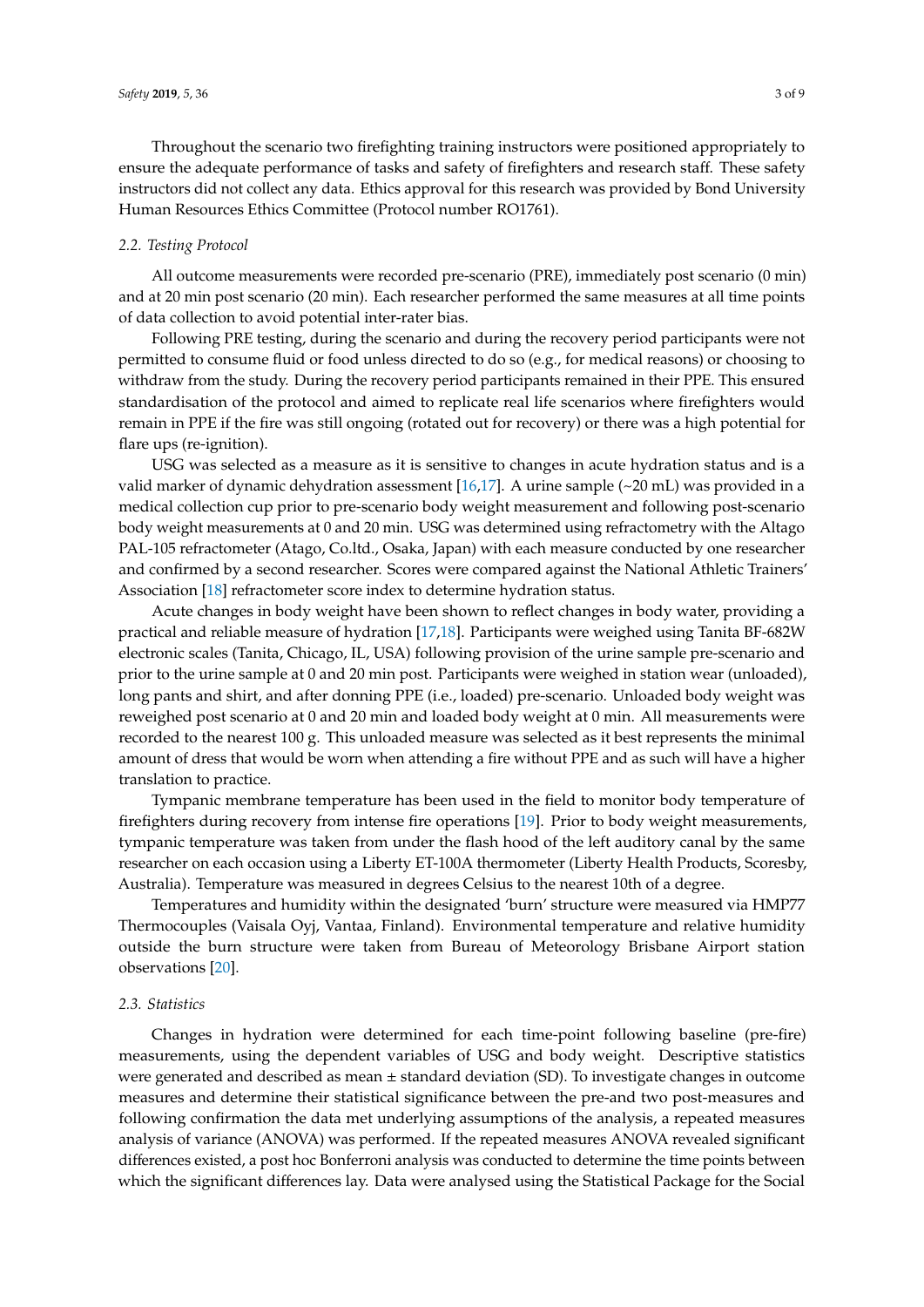Sciences Version 20 (IBM Corporation, New York, NY, USA), with alpha levels set a priori at 0.05. A priori assessment of statistical power clearly indicated it was limited by the available sample size and this limitation was considered when interpreting non-significant results.

# **3. Results**

The participants were seven males (mean age =  $42.00 \pm 5.13$  years, mean experience =  $8.43 \pm 5.09$  years; mean weight =  $98.59 \pm 17.13$  kg) and two females (mean age =  $36.50 \pm 2.12$  years, mean experience =  $10.00 \pm 1.41$  years; mean weight =  $71.15 \pm 12.37$  kg) who were all current firefighters. Participant numbers were limited by the live structural burn conditions, and particularly the numbers of participants who could be fully monitored to ensure their safety in the burn chamber on the day of data collection. Participant characteristics including age, experience and unloaded and loaded body weight are presented in Table [1.](#page-2-0) From the initial nine participants, two participants (one female and one male) were excluded from the study as a safety measure. While these firefighters completed the scenario, they were feeling the effect of heat and in order to ensure they did not develop heat illness, it was decided based on a priori safety rules to allow these participants to cease the measures, hydrate and remove their PPE. No further ill effects were observed, with both members recovering and returning to the group post event for the group debriefing that occurred.

The average temperature in the 'burn' structure was  $40.0\degree$ C (maximum 50.9 °C) at 0.3 m above the floor, 130–155 ◦C at 1.1 m above the floor, and 458.3 ◦C (maximum 571.5 ◦C) at the ceiling level (approx. 2.6 m). The average relative humidity within the 'burn' structure during the scenarios was 53.1% (maximum 58.6%). The ambient environmental temperature at the time of the burn scenarios was 24.8 ◦C with a relative humidity of 87%.

# *3.1. Hydration Outcomes*

Table [2](#page-4-0) shows the results for USG, unloaded body weight and tympanic membrane temperature at each time point, indicating statistical significance of observed differences, when present.

<span id="page-4-0"></span>

| Measure                                             | <b>PRE</b>                             | <b>POST</b>                              | 20 MIN POST                               |
|-----------------------------------------------------|----------------------------------------|------------------------------------------|-------------------------------------------|
| Urine Specific Gravity<br>Unloaded Body Weight (kg) | $1.016 \pm 0.010$<br>$95.57 \pm 21.52$ | $1.018 \pm 0.010$<br>$94.84 \pm 21.35$ * | $1.018 \pm 0.009$<br>$94.37 \pm 21.35$ *# |
| Tympanic Membrane Temperature (°C)                  | $36.53 \pm 0.35$                       | $38.94 \pm 0.42$ *                       | $37.76 \pm 0.45$ *#                       |

|  |  |  |  | Table 2. Mean data $\pm$ SD and ranges for the pre-scenario and post-scenario measures. |  |
|--|--|--|--|-----------------------------------------------------------------------------------------|--|
|  |  |  |  |                                                                                         |  |

\* Significant change (*p* ≤ 0.001) from pre-scenario. # Significant change (*p* ≤ 0.001) from post-scenario.

# *3.2. Urine Specific Gravity*

The USG results indicated that prior to the scenario participants were typically in a state of minimal dehydration (USG mean  $\pm$  SD = 1.016  $\pm$  0.010 au). One participant was considered to be severely dehydrated (1.035 au), five participants were minimally dehydrated (range 1.010–1.020 au) and one participant was well hydrated at the commencement of the scenario (1.005 au).

Given the small sample size, minimal changes observed in raw USG levels across time points (Table [1\)](#page-2-0), and associated limited statistical power for making meaningful USG comparisons across these time points, no statistical comparisons of USG levels across the time points were conducted.

# *3.3. Body Weight*

There was a significant decrease in the mean unloaded body weight of the firefighters, when compared to pre-scenario body weights, at both 0 min post scenario (−0.73 kg; −0.76%; *p* < 0.001) and 20 min post scenario (−1.20 kg; −1.27%; *p* < 0.001). There was also a decrease in body weight observed from 0 to 20 min post scenario (−0.47 kg; 0.52%; *p* = 0.001). Compared against the National Athletic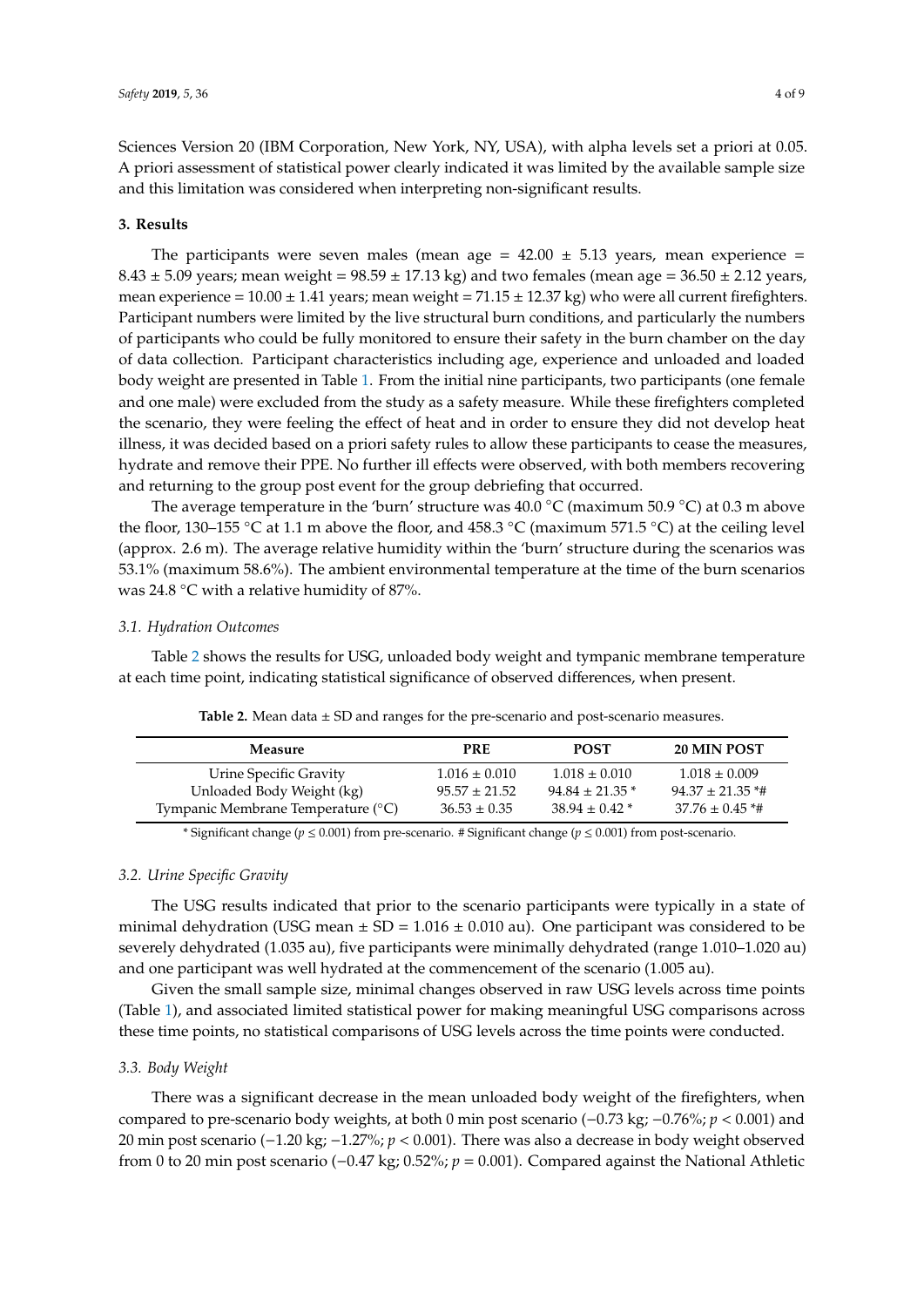Trainers' Association [\[18\]](#page-8-14) scoring index, the observed average −1.27% change in body weight between pre-scenario and 20 min post-scenario time points indicates a minimal change in hydration.

#### *3.4. Tympanic Membrane*

There was a significant increase in average tympanic membrane temperature of the firefighters from pre scenario to post scenario (mean change =  $2.41 \degree C$ ,  $p < 0.001$ ). The temperature then decreased significantly from 0 min post-scenario to 20 min post-scenario (mean change = −1.19 ◦C, *p* = 0.001), although the temperature at 20 min post-scenario remained significantly higher than the temperature at pre-scenario (mean change pre to 20 min post =  $+1.23$  °C,  $p < 0.001$ ).

### **4. Discussion**

The aim of this study was to investigate the impact of performing occupational tasks during an active structural fire on firefighters' hydration status. The main findings of this study were: (1) firefighters lost a significant amount of body weight during, and following, the scenario; (2) there was a significant increase in firefighter tympanic membrane temperature; and (3) tympanic membrane temperature recovered significantly following 20 min of rest after firefighters exited the burn scenario but not to baseline levels. The mean changes in USG levels across time points indicated in Table [1](#page-2-0) were minimal but this finding should be viewed with caution and will not be further discussed since the sample size and associated statistical power to detect a meaningful change if one would have occurred in these circumstances in the underlying firefighter population were clearly low. Limited comparative data investigating firefighting hydration during active structural fires using any type of measure is available in prior published reports, making it difficult to provide measures for comparison. Despite its limited sample size, this study therefore represents a valuable addition to the existing literature, particularly in its findings relating to body weight change as a measure of the effects of structural firefighting on hydration and also based on the fact it utilised a scenario that reflected real structural fire suppression operations.

This study found that body weight decreased significantly following the fire scenario and at 20 min post-scenario. These results are similar to those observed in other studies investigating body weight loss, indicating fluid loss, following structural firefighting tasks [\[2,](#page-8-1)[14,](#page-8-9)[21\]](#page-8-17). In a similar study to the present one, it was found that following a 30 min structural fire operation involving occupational tasks, 49 firefighters wearing PPE and SCBA had a significant decrease in body weight (−0.6 ± 0.2 kg, 0.47%,  $p < 0.001$ ) in temperatures of 200 °C at 1.5 m above ground and 700 °C below the ceiling [\[14\]](#page-8-9). However, these results from Angerer et al. [\[14\]](#page-8-9), together with the results of this current study for the immediate post-scenario time point, need to be interpreted carefully as, although reaching statistical significance, they did not meet the National Athletic Trainers' Association dehydration criteria [\[18\]](#page-8-14), requiring a minimum 1% decrease in body weight from a hydrated state to signify a change in hydration status.

However, as firefighters in the present study typically arrived in a minimally dehydrated state, as indicated by their USG measures, the observed 0.76% change in body weight may be sufficient to signify a shift to a greater degree of dehydration. This was also seen in a similar study to the present one, which investigated firefighter hydration following a 30 min fire operation involving occupational tasks [\[15\]](#page-8-11). Firefighters lost 0.96% of body weight but arrived to commence their shift in a state of moderate dehydration. In both circumstances, due to firefighters arriving in a degree of dehydration, the firefighters may have reached a larger level of dehydration than the findings might initially indicate.

Following the 20 min rest period in the current study, body weight significantly reduced further, signifying firefighters becoming minimally dehydrated, with a 1.27% loss in body weight compared to pre-scenario. This highlights the fact that fluid loss can occur rapidly and that without fluid intake post occupational duties, fluid loss may continue to occur and increase dehydration risk even when the firefighter is removed from the 'fire'/burning structure. The extent of fluid loss observed in this study may have also been underestimated, as participants were weighed in their station wear, which is anticipated to have absorbed some of the fluid loss from sweating. Taking this into consideration,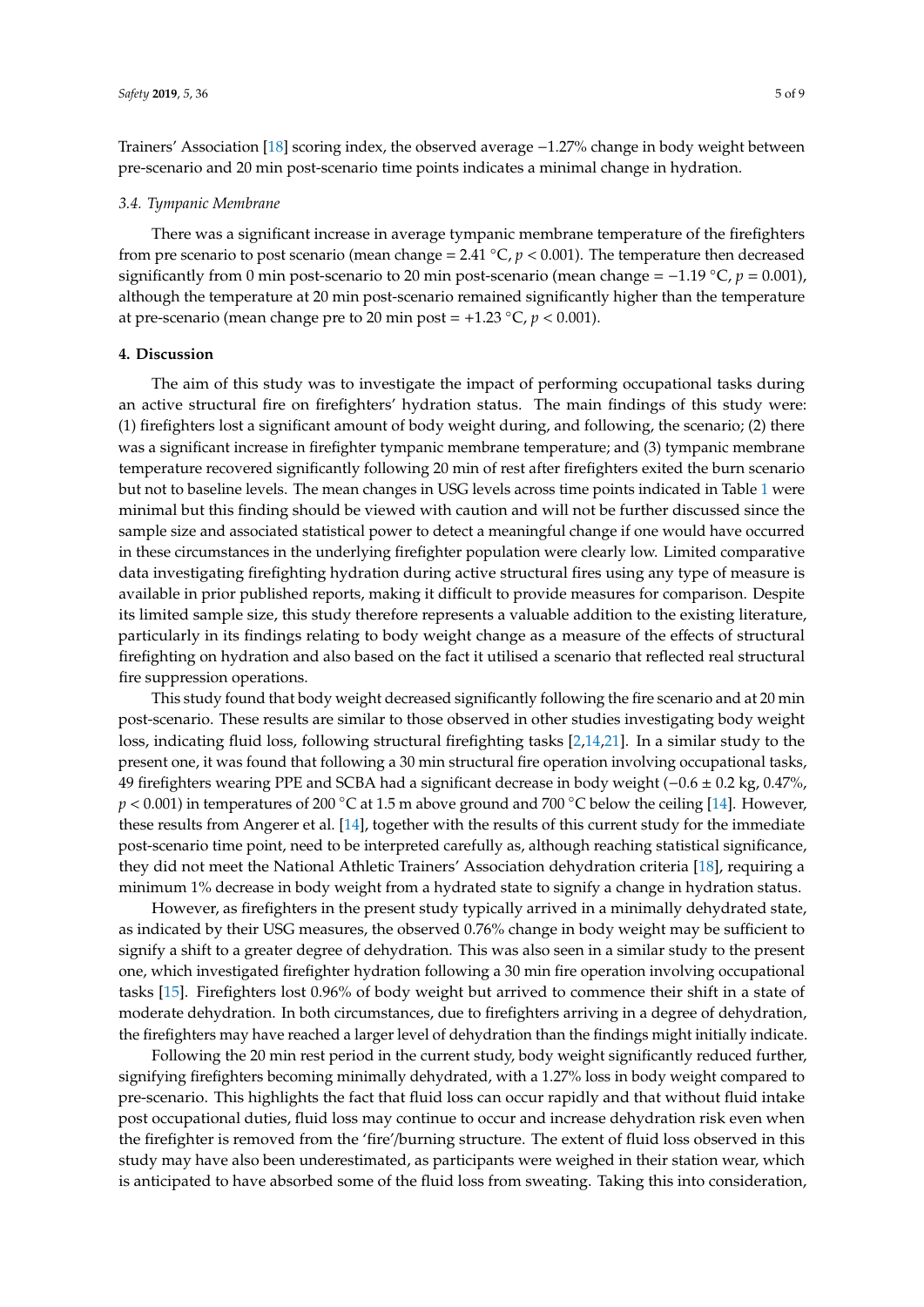firefighters may have reached a dehydrated state earlier than first thought and to a greater extent than the results represent.

An equivalent situation was evident in an earlier study in which 14 firefighter instructors had a significant loss of body weight across several training exercises, causing mild hypohydration [\[21\]](#page-8-17). Results indicated a mean body weight reduction of 0.79% following 30 'hot fire exercises' totalling 33 min of firefighting, and a significant mean body weight change  $(1.59 \pm 0.57 \text{ kg})$  following 6 'fire attack' and 8 'fire behaviour' exercises totalling 32 min in duration [\[21\]](#page-8-17). Furthermore, a recent study involving 35 firefighters found a significant body weight loss following a 3-h live fire training exercise [\[2\]](#page-8-1). The task involved 3–4 evolutions lasting 15–25 min, separated by 10–15 min with numerous occupational tasks. Both studies encouraged ad libitum drinking. These studies provide evidence that despite adequate fluid availability and sufficient breaks, fluid intake of structural firefighters can still be insufficient to counteract fluid loss from structural firefighting, as measured by body weight.

A major point of note is the fact that firefighters arrived on shift in a minimally dehydrated state. Only one firefighter arrived in a well hydrated state. Previous research has also found firefighters arrive in a seriously dehydrated state [\[2](#page-8-1)[,10](#page-8-5)[,15](#page-8-11)[,21\]](#page-8-17). These findings continue to raise concerns of firefighters putting themselves at an increased risk of heat injuries and negative job outcomes by arriving for duty in a dehydrated state. Storing fluids on board the fire vehicles for pre-hydration and post-rehydration on the way to and from events is advocated to combat this. This may aid in pre-task hydration and the replacement of fluid loss known to occur from such an event. However, it should also be noted that in some circumstances, ad libitum drinking may not be sufficient to replenish fluid [\[2,](#page-8-1)[21\]](#page-8-17). Furthermore, with adequate fluid replacement options available at fire stations, ensuring firefighters are aware of the risk of dehydration may help to encourage firefighters to follow such rehydration procedures [\[2\]](#page-8-1).

This current study also found a significant increase in tympanic membrane temperatures at all time points. The measured mean increase of tympanic temperatures of 2.4 ◦C is substantially higher than those seen in the previous studies. To measure core temperature, Smith et al. (2001) utilised a gastro pill and found a mean increase of 0.9 °C and Angerer et al. (2008) and Carlton et al. [\[15\]](#page-8-11) using tympanic membrane temperature found a mean increase of 0.7 ◦C and 1.29 ◦C respectively. A potential reason for the notable differences found in this current study may be due to the collection method of taking tympanic membrane temperature before removal of the flash hood. This was performed to get a representation of 'under-the-hood' environments as well as preventing cooling between the end of the scenario and the start of post event measures. Scenario factors such as length of exposure, 'burn' structure temperatures and tasks performed may also contribute to the observed differences between studies. Furthermore, a significant loss of body weight, as found in this study, has been suggested to increase core temperature and reduce tolerance to increases in core temperature [\[21](#page-8-17)[,22\]](#page-9-0). This further reinforces the importance of hydration protocols to prevent against heat strain in firefighters.

This data adds to extensive evidence of the high thermal demands of firefighting and the real risk of the negative consequences of heat strain. As noted by Angerer et al. (2008), the ergonomic standard ISO 9886 sets the upper limit of core temperature increase per hour at 1.4 ◦C. In the current study employing a 15-min task, this limit was exceeded by all subjects. It is of further concern that the recommended safe upper limit of working core temperature of 38.5 ◦C [\[23\]](#page-9-1), was also exceeded by all subjects. Temperatures ranged from 38.5 °C to 39.5 °C following the 'burn' scenario, highlighting how temperatures can rise substantially within just 15 min of commencing structural firefighting. Although tympanic membrane temperature is readily used in the field as a convenient measure of estimating core body temperature, caution is recommended when using these devices as a measure of heat strain as it has been shown to have poor agreement with direct measures such as ingestible capsules [\[24\]](#page-9-2). This suggests that caution should be applied in drawing firm conclusions from these results, and further research is warranted.

It was also of interest that with 20 min of rest, tympanic membrane temperatures were still a mean of 1.2 ◦C above baseline temperatures. These results parallel those by Eglin et al. (2004) who found core temperatures remained constant for 10–15 min post fire scenario. This fact may have been exacerbated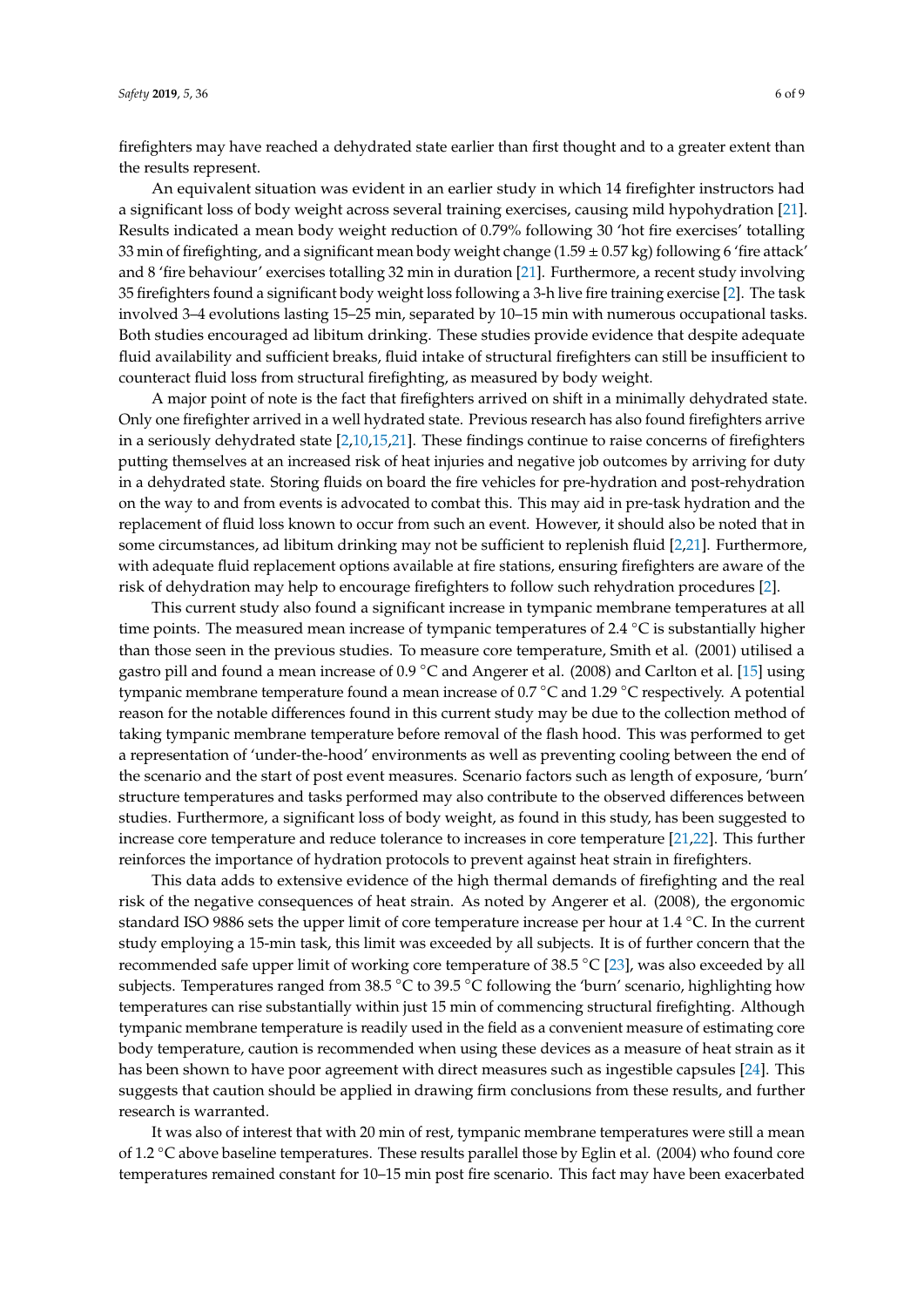by the firefighters resting in their PPE, thereby reducing opportunity for any potential cooling effect [\[6\]](#page-8-3).

While this approach may be unlike typical procedures involving removal of PPE and commencement of cooling strategies, there may be occasions where firefighters are removed from the fire environment yet remain in their PPE (e.g., changing SCBA tanks before returning directly into the fire environment or working in an area where a flashover may still occur/reoccur). Extensive research into cooling strategies post-firefighting, such as hand and forearm cold water immersion [\[25–](#page-9-3)[30\]](#page-9-4), ice slurry ingestion [\[31\]](#page-9-5) and cooling garments [\[32,](#page-9-6)[33\]](#page-9-7) has produced promising results. Firefighting agencies have adopted many of these strategies to aid in post activity cooling and rehydration, to ensure adverse events are minimised with the safety of firefighters paramount.

#### *Limitations*

The main limitations of this study were; limited control of real life variables, protocol factors and a small sample size. Our study was aimed at replicating an everyday event for a firefighter. As a result, no attempt was made to control their normal diet and caffeine intake. Acknowledging that these variables could affect the physiological response to the scenario, the aim of this study was to replicate the impact of firefighting on hydration in a situation as close to that faced by firefighters everyday as possible. Although this reduces standardisation of the protocol it provides a closer representation of the actual effects of structural firefighting in the field. Without taking this approach, some key findings would not have been discovered.

Having subjects weighed in station wear may have affected the results of the body weights measured in this study. As previously stated, weighing firefighters while wearing their 'station' clothing (which is typically worn underneath their PPE) may have led to an under estimation of their fluid loss, with sweat accumulating in the clothing impacting on the reliability of bodily fluid loss results.

The USG and body weight standards were compared against those developed by consensus for athletic populations. These may have limited application to firefighting personnel, who are exposed to extreme temperatures while wearing heavy impermeable PPE. However, there are no equivalent standards for personnel in firefighting organisations and thus the results of the current study provide a satisfactory benchmark by which to gauge hydration responses during structural firefighting.

A small sample size, common in studies with firefighting personnel, is another limitation of the present study. This limitation makes transferability of results to larger firefighter populations more difficult and the associated low level of statistical power prevented meaningful comparisons of USG levels across time points.

## **5. Conclusions**

This study generated findings highly pertinent for firefighting personnel and organisations. Firstly, it is evident that even short duration firefighting operations can cause significant fluid loss with the potential to lead to dehydration. This may be exacerbated by firefighters arriving on shift in a dehydrated state. Secondly, the thermal effects of firefighting significantly affect firefighter tympanic membrane temperature. Without cooling strategies, the body temperature may remain elevated for at least 20 min, even outside of the fire event if the firefighters are required to remain in PPE. Due to the intense nature of structural firefighting and the potential for rapid dehydration, further research to determine fluid replacement requirements is warranted, with the aim of developing evidence-based guidelines to ensure the health and safety of firefighters.

**Author Contributions:** R.O. & R.G. designed the study. A.W. & R.O. gained ethics approval. R.G. gained departmental approvals. All authors collected the data. A.W., R.O. & R.P. analysed the results & drafted the manuscript. B.S. revised the manuscript for publication. All authors read and approved the final manuscript.

**Funding:** This research received no external funding.

**Acknowledgments:** Personnel of the state Fire and Emergency Services for their participation in this study.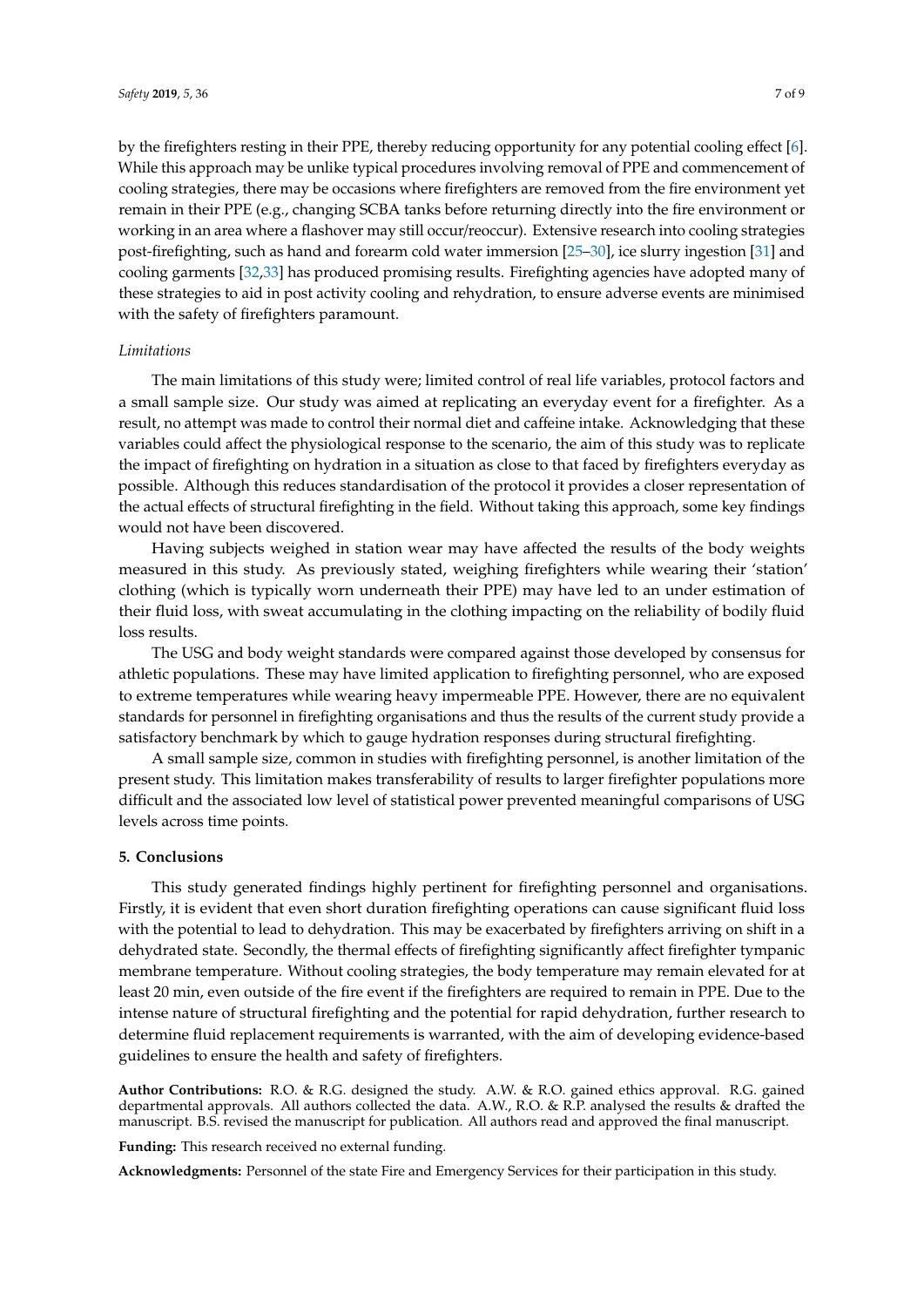**Conflicts of Interest:** The authors declare no conflict of interest.

# **References**

- <span id="page-8-0"></span>1. Cuddy, J.S.; Sol, J.A.; Hailes, W.S.; Ruby, B.C. Work patterns dictate energy demands and thermal strain during wildland firefighting. *Wilderness Environ. Med.* **2015**, *26*, 221–226. [\[CrossRef\]](http://dx.doi.org/10.1016/j.wem.2014.12.010) [\[PubMed\]](http://www.ncbi.nlm.nih.gov/pubmed/25772825)
- <span id="page-8-1"></span>2. Horn, G.P.; DeBlois, J.; Shalmyeva, I.; Smith, D.L. Quantifying dehydration in the fire service using field methods and novel devices. *Prehosp. Emerg. Care O*ff*. J. Natl. Assoc. EMS Phys. Natl. Assoc. State EMS Dir.* **2012**, *16*, 347–355. [\[CrossRef\]](http://dx.doi.org/10.3109/10903127.2012.664243) [\[PubMed\]](http://www.ncbi.nlm.nih.gov/pubmed/22443314)
- <span id="page-8-10"></span>3. Holsworth, R.E., Jr.; Cho, Y.I.; Weidman, J. Effect of hydration on whole blood viscosity in firefighters. *Altern. Ther. Health Med.* **2013**, *19*, 44–49. [\[PubMed\]](http://www.ncbi.nlm.nih.gov/pubmed/23981371)
- 4. Raines, J.; Snow, R.; Petersen, A.; Harvey, J.; Nichols, D.; Aisbett, B. Pre-shift fluid intake: Effect on physiology, work and drinking during emergency wildfire fighting. *Appl. Ergon.* **2012**, *43*, 532–540. [\[CrossRef\]](http://dx.doi.org/10.1016/j.apergo.2011.08.007) [\[PubMed\]](http://www.ncbi.nlm.nih.gov/pubmed/21906723)
- <span id="page-8-2"></span>5. Smith, D.L.; Petruzzello, S.J.; Chludzinski, M.A.; Reed, J.J.; Woods, J.A. Effect of strenuous live-fire fire fighting drills on hematological, blood chemistry and psychological measures. *J. Therm. Biol.* **2001**, *26*, 375–379. [\[CrossRef\]](http://dx.doi.org/10.1016/S0306-4565(01)00047-X)
- <span id="page-8-3"></span>6. Barr, D.; Gregson, W.; Reilly, T. The thermal ergonomics of firefighting reviewed. *Appl. Ergon.* **2010**, *41*, 161–172. [\[CrossRef\]](http://dx.doi.org/10.1016/j.apergo.2009.07.001) [\[PubMed\]](http://www.ncbi.nlm.nih.gov/pubmed/19664755)
- 7. Ftaiti, F.; Duflot, J.C.; Nicol, C.; Grelot, L. Tympanic temperature and heart rate changes in firefighters during treadmill runs performed with different fireproof jackets. *Ergonomics* **2001**, *44*, 502–512. [\[CrossRef\]](http://dx.doi.org/10.1080/00140130118503) [\[PubMed\]](http://www.ncbi.nlm.nih.gov/pubmed/11345493)
- 8. Duncan, H.W.; Gardner, G.W.; James, B.R. Physiological responses of men working in fire fighting equipment in the heat. *Ergonomics* **1979**, *22*, 521–527. [\[CrossRef\]](http://dx.doi.org/10.1080/00140137908924636) [\[PubMed\]](http://www.ncbi.nlm.nih.gov/pubmed/520284)
- <span id="page-8-4"></span>9. Ruby, B.C.; Schoeller, D.A.; Sharkey, B.J.; Burks, C.; Tysk, S. Water turnover and changes in body composition during arduous wildfire suppression. *Med. Sci. Sports Exerc.* **2003**, *35*, 1760–1765. [\[CrossRef\]](http://dx.doi.org/10.1249/01.MSS.0000089348.39312.4D)
- <span id="page-8-5"></span>10. Raines, J.; Snow, R.; Nichols, D.; Aisbett, B. Fluid intake, hydration, work physiology of wildfire fighters working in the heat over consecutive days. *Ann. Occup. Hyg.* **2015**, *59*, 554–565.
- <span id="page-8-6"></span>11. Mclellan, T.M.; Cheung, S.S.; Latzka, W.A.; Sawka, M.N.; Pandolf, K.B.; Millard, C.E.; Withey, W.R. Effects of dehydration, hypohydration, and hyperhydration on tolerance during uncompensable heat stress. *Can. J. Appl. Physiol.* **1999**, *24*, 349–361. [\[CrossRef\]](http://dx.doi.org/10.1139/h99-027) [\[PubMed\]](http://www.ncbi.nlm.nih.gov/pubmed/10470451)
- <span id="page-8-7"></span>12. Montain, S.J.; Coyle, E.F. Influence of graded dehydration on hyperthermia and cardiovascular drift during exercise. *J. Appl. Physiol.* **1992**, *73*, 1340–1350. [\[CrossRef\]](http://dx.doi.org/10.1152/jappl.1992.73.4.1340) [\[PubMed\]](http://www.ncbi.nlm.nih.gov/pubmed/1447078)
- <span id="page-8-8"></span>13. Sawna, M.N.; Coyle, E.F. Influence of body water and blood volume on thermoregulation and exercise performance in the heat. *Exerc. Sport Sci. Rev.* **1999**, *27*, 167–218. [\[CrossRef\]](http://dx.doi.org/10.1249/00003677-199900270-00008)
- <span id="page-8-9"></span>14. Angerer, P.; Kadlez-Gebhardt, S.; Delius, M.; Raluca, P.; Nowak, D. Comparison of cardiocirculatory and thermal strain of male firefighters during fire suppression to exercise stress test and aerobic exercise testing. *Am. J. Cardiol.* **2008**, *102*, 1551–1556. [\[CrossRef\]](http://dx.doi.org/10.1016/j.amjcard.2008.07.052) [\[PubMed\]](http://www.ncbi.nlm.nih.gov/pubmed/19026313)
- <span id="page-8-11"></span>15. Carlton, A.; Richard, G.; Orr, R. The impact of suppressing a structural fire on firefighter hydration. *Aust. Strength Cond. J.* **2016**, *24*, 27–33.
- <span id="page-8-12"></span>16. Popowski, L.A.; Oppliger, R.A.; Patrick Lambert, G.; Johnson, R.F.; Kim Johnson, A.; Gisolf, C.V. Blood and urinary measures of hydration status during progressive acute dehydration. *Med. Sci. Sports Exerc.* **2001**, *33*, 747–753. [\[CrossRef\]](http://dx.doi.org/10.1097/00005768-200105000-00011) [\[PubMed\]](http://www.ncbi.nlm.nih.gov/pubmed/11323543)
- <span id="page-8-13"></span>17. Cheuvront, S.N.; Ely, B.R.; Kenefick, R.W.; Sawka, M.N. Biological variation and diagnostic accuracy of dehydration assessment markers. *Am. J. Clin. Nutr.* **2010**, *92*, 565–573. [\[CrossRef\]](http://dx.doi.org/10.3945/ajcn.2010.29490)
- <span id="page-8-14"></span>18. Casa, D.J.; Armstrong, L.E.; Hillman, S.K.; Montain, S.J.; Reiff, R.V.; Rich, B.S.E.; Roberts, W.O.; Stone, J.A. National athletic trainers' association position statement: Fluid replacement for athletes. *J. Athl. Train.* **2000**, *35*, 212–224.
- <span id="page-8-15"></span>19. Dickinson, E.T.; Bevilacqua, J.J.; Hill, J.D.; Sites, F.D.; Wurster, F.W.; Mechem, C.C. The utility of tympanic versus oral temperature measurements of firefighters in emergency incident rehabilitation operations. *Prehosp. Emerg. Care* **2003**, *7*, 363–367. [\[CrossRef\]](http://dx.doi.org/10.1080/10903120390936572)
- <span id="page-8-16"></span>20. Bureau of Meteorology. Brisbane Airport, Queensland. Available online: http://[www.bom.gov.au](http://www.bom.gov.au/climate/dwo/201603/html/IDCJDW4020.201603.shtml)/climate/ dwo/201603/html/[IDCJDW4020.201603.shtml](http://www.bom.gov.au/climate/dwo/201603/html/IDCJDW4020.201603.shtml) (accessed on 20 March 2016).
- <span id="page-8-17"></span>21. Eglin, C.M.; Coles, S.; Tipton, M.J. Physiological responses of fire-fighter instructors during training exercises. *Ergonomics* **2004**, *47*, 483–494. [\[CrossRef\]](http://dx.doi.org/10.1080/0014013031000107568)